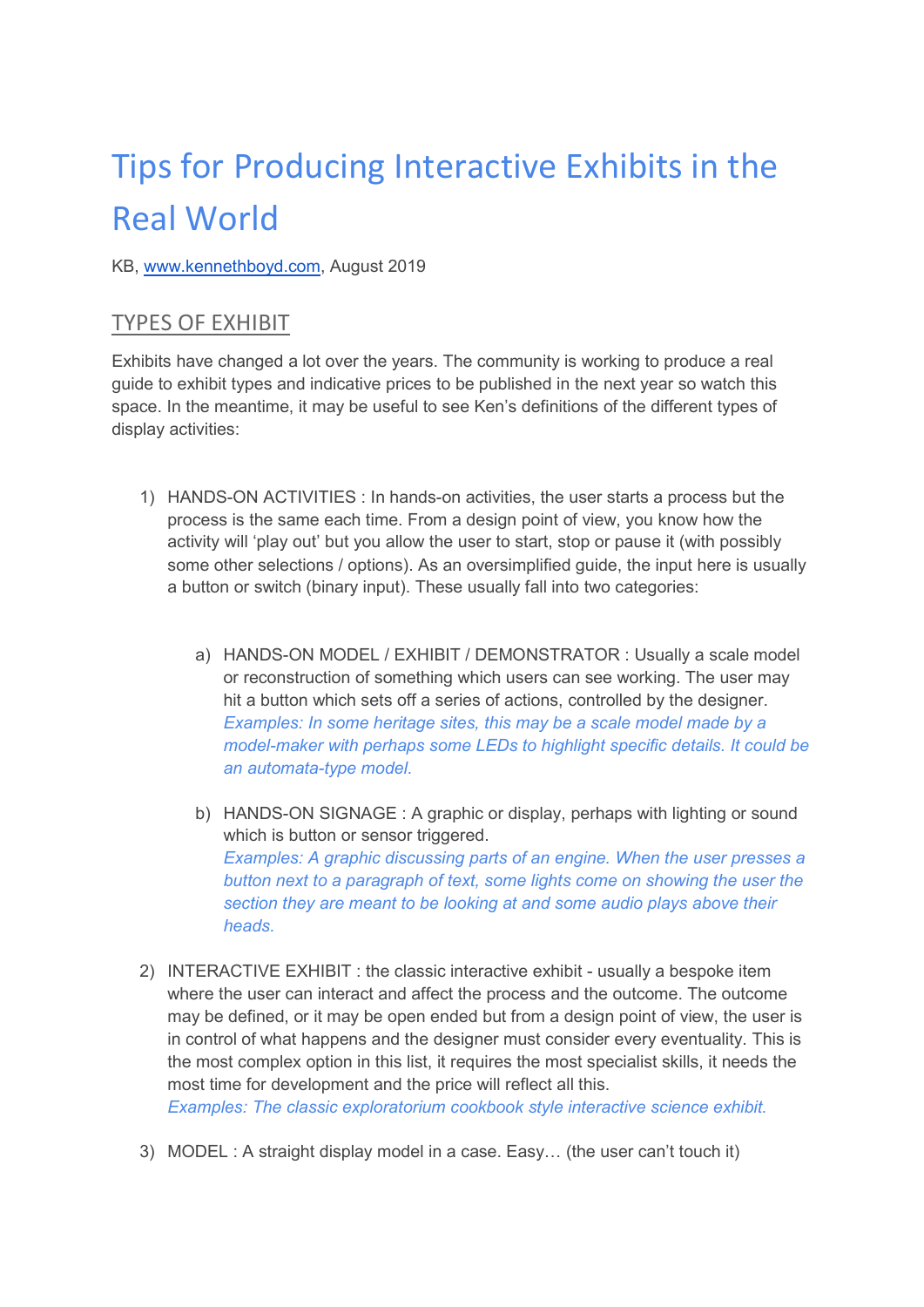- 4) INFORMATION SOFTWARE : Displayed on a screen, this is very similar to 1a. HANDS-ON SIGNAGE. This may resemble something like a web page. It can still look pretty but the user is really restricted in terms of what they can do. This can be built by a graphic or web designer, there is no game play involved. Examples: The classic museum 'click to see more of our collection' database driven website showing text and images with some video and audio clips.
- 5) INTERACTIVE SOFTWARE : A software game, probably on a touch screen. This can be developed entirely by a software / game company. There are many platforms for doing this and in some cases this can be cost-effective but must be high enough quality to meet the expectations of users who are accustomed to commercial software.

Examples: Any game you can think of in a museum context..

6) HYBRID : A software / hardware hybrid is usually an onscreen game which is interfaced by hardware which the user can touch. In simple cases this is buttons but in more complex cases it's sensors, foot pedals, RFID or even bespoke bits of hardware. This almost certainly requires an exhibit designer because the hardware will need carefully designed. Note that this is a crossover with 2. Interactive exhibit and the price can reflect this.

Examples: Think of the Tesco self-service checkout and how many problems they have. Now do it bespoke, for one client, with a fraction of the budget - there's your classic hybrid interactive.

A final note: there was an old definition for interactives which included LOW TECH or HIGH TECH. It is no longer useful to use these terms because they are misleading nowadays. Twenty years ago, there was a significant cost in developing a 'HIGH TECH' exhibit with electronics but nowadays, an electronic component may be the cheapest part: cheapest to produce, cheapest to prototype and cheapest to replace. Often the most costly area of exhibit design is the purely mechanical LOW TECH exhibit. During design phase, using these terms creates an impression of associated cost (where we like it or not) and so it is not helpful.

#### CONSTRAINTS

Design needs you to open your mind to ideas and force yourself to consider as many options as possible. However, at some point, you will need to be realistic about your constraints and here are some of the most common ones:

### The triangle model and associated constraints.

Most of the design work we do is been against a time-constraint and a budget. The triangle of budget, time and quality says that you can usually have two out of the three desirables: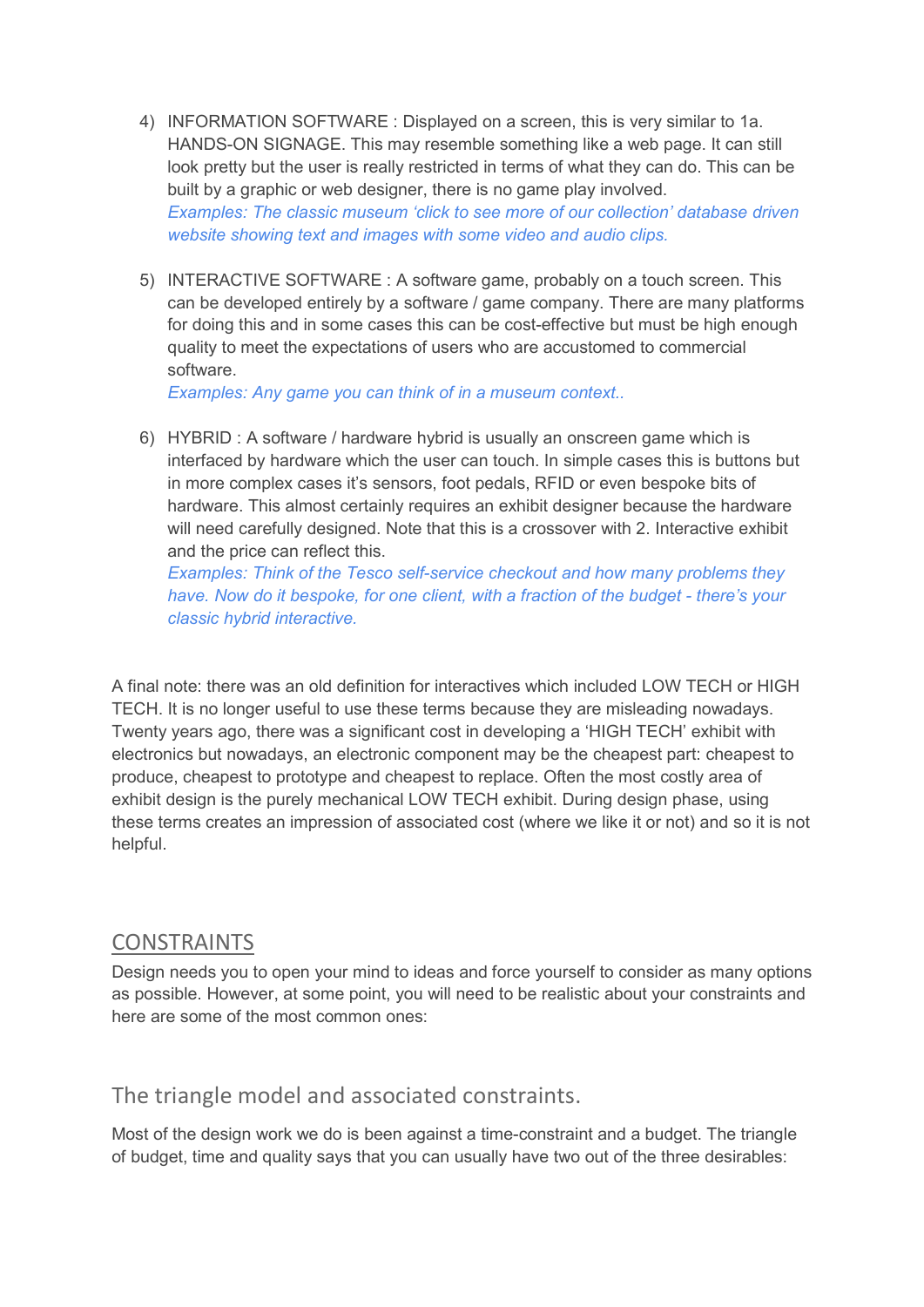fast, cheap and high quality. Rarely can you have all three. Therefore, it may be useful to have a ballpark figure for:

- budget to the nearest £2k
- time to the nearest week
- quality: hard on this but worth considering if this is a temp exhibit, a 1 year exhibit or if it should last for more than that. Footfall of the location of the exhibit will also affect this.

# Functional Constraints

In addition, there are also constraints provided by materials and techniques. Here are the most important ones in my view:

- 1. RESET : Any mechanical game needs consideration of the 'reset'. If you want the user experience to be the same each time, you must consider this and be realistic. Will a user reset a puzzle before completing it? There are ways around it.
- 2. AV : AV is the fall-back for a lot of activities "Oh, it's too hard, we'll just do it digitally".... but with this we need to have quality graphics and design otherwise it will not be appealing and will age quickly. Often this fall back ends up back-firing because it's not done well. You can make a game for £500 but will it be any good?
- 3. INTERFACE TYPE : consider what interface devices you will use and what information they provide. A switch gives you simple binary information. If you need analogue, you can use a slider or a turny-thing. Think carefully what these mean for your user and what they will think when they see them. Will they know what to do? A lot of this can be tested on paper.
- 4. LOOSE PIECES : Lots of games involve things that are loose and the inevitable conversation about whether they should be tethered, and will they get stolen? If the game needs loose pieces, you need to make lots of spares - there's no way round this.
- 5. DWELL TIME : Many activities seem good on paper but when the testing starts, you realise just how little time people will spend with an activity. Assume that they almost have to understand it straight away. Activities which require a user to learn first, are often troublesome.
- 6. RANDOMNESS and MEMORY: if you need random selection or you need to retain scores etc. then you almost have to have some electronic component (or AV) unless you have some very clever people involved. Think about whether this is necessary have you got a simple game that is being complicated just to add a scoring system? Are there any other options?
- 7. ELECTRO-MECH : Provides easy and low-cost ways of solving some of the basic headaches like reset, timing, game-start, randomness, scoring, and sensing of position or completion of tasks.